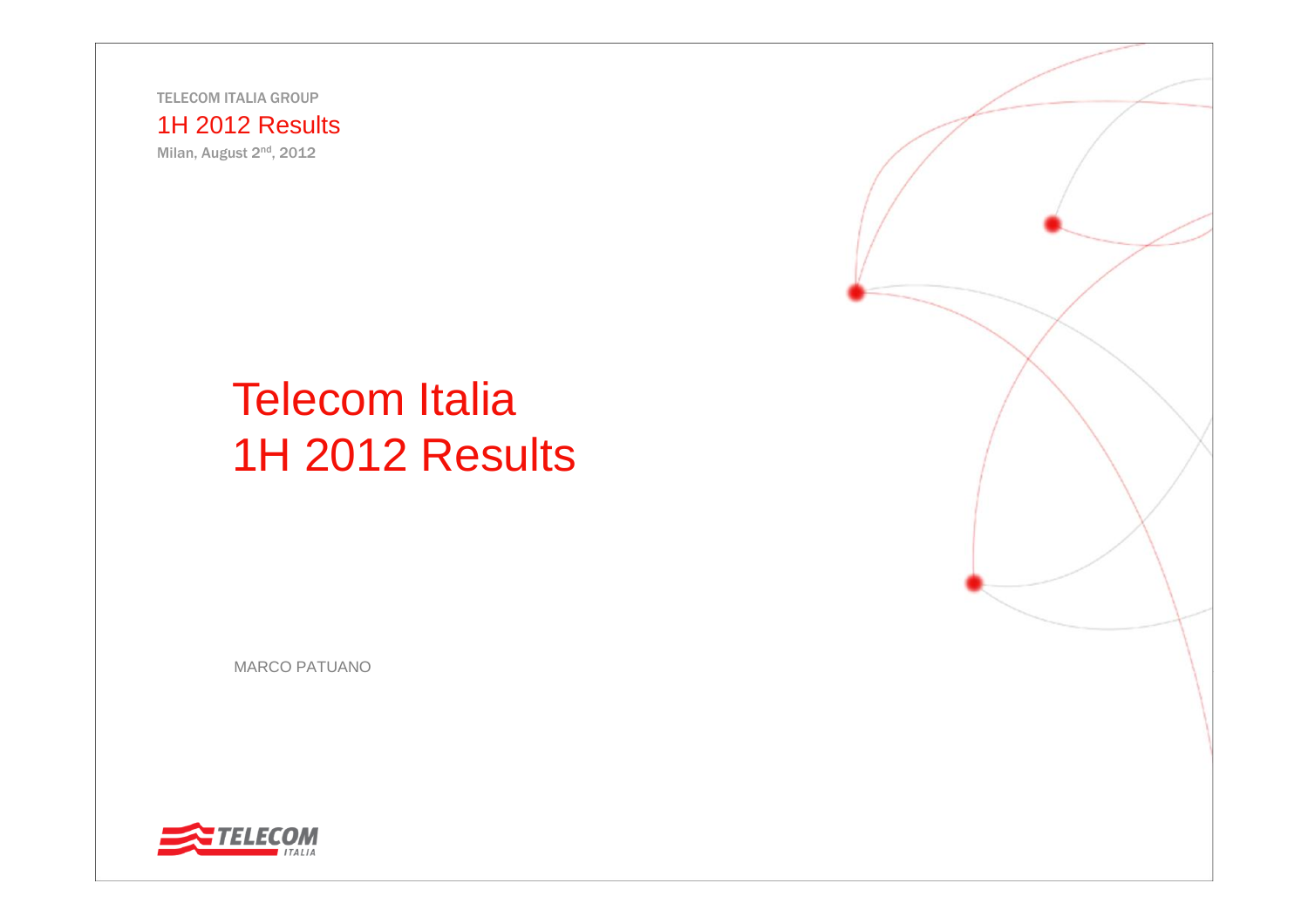## **Safe Harbour**

These presentations contain statements that constitute forward-looking statements within the meaning of the Private Securities Litigation Reform Act of 1995. These statements appear in a number of places in this presentation and include statements regarding the intent, belief or current expectations of the customer base, estimates regarding future growth in the different business lines and the global business, market share, financial results and other aspects of the activities and situation relating to the Company and the Group.

Such forward looking statements are not guarantees of future performance and involve risks and uncertainties, and actual results may differ materially from those projected or implied in the forward looking statements as a result of various factors. Consequently, Telecom Italia S.p.A. makes no representation, whether expressed or implied, as to the conformity of the actual results with those projected in the forward looking statement.

Forward-looking information is based on certain key assumptions which we believe to be reasonable as of the date hereof, but forward looking information by its nature involves risks and uncertainties, which are outside our control, and could significantly affect expected results.

Analysts are cautioned not to place undue reliance on those forward looking statements, which speak only as of the date of this presentation. Telecom Italia S.p.A. undertakes no obligation to release publicly the results of any revisions to these forward looking statements which may be made to reflect events and circumstances after the date of this presentation, including, without limitation, changes in Telecom Italia S.p.A. business or acquisition strategy or planned capital expenditures or to reflect the occurrence of unanticipated events. Analysts and investors are encouraged to consult the Company's Annual Report on Form 20-F as well as periodic filings made on Form 6-K, which are on file with the United States Securities and Exchange Commission.

Some data for the 2011 financial year used in comparisons included into this presentation are restated as a result of the early adoption of the revised IAS 19 (Employee Benefits) version and the reclassification of Matrix from the Business Unit Domestic–Core Domestic to the Business Unit Other Activities

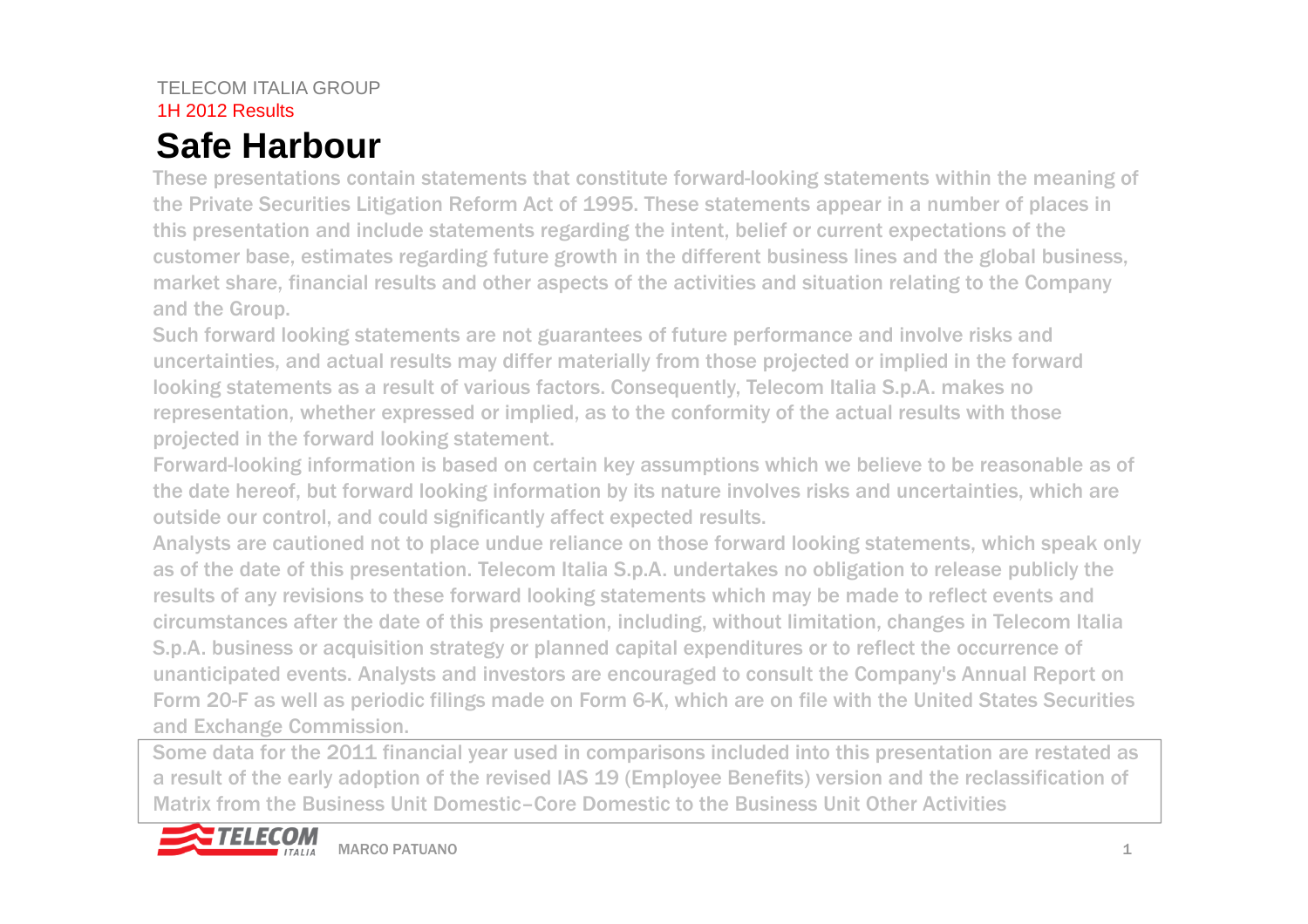

- ▶ Fixed Business
- Mobile Business
- ▶ Cash Cost Rationalization & Operating Model
- Appendix

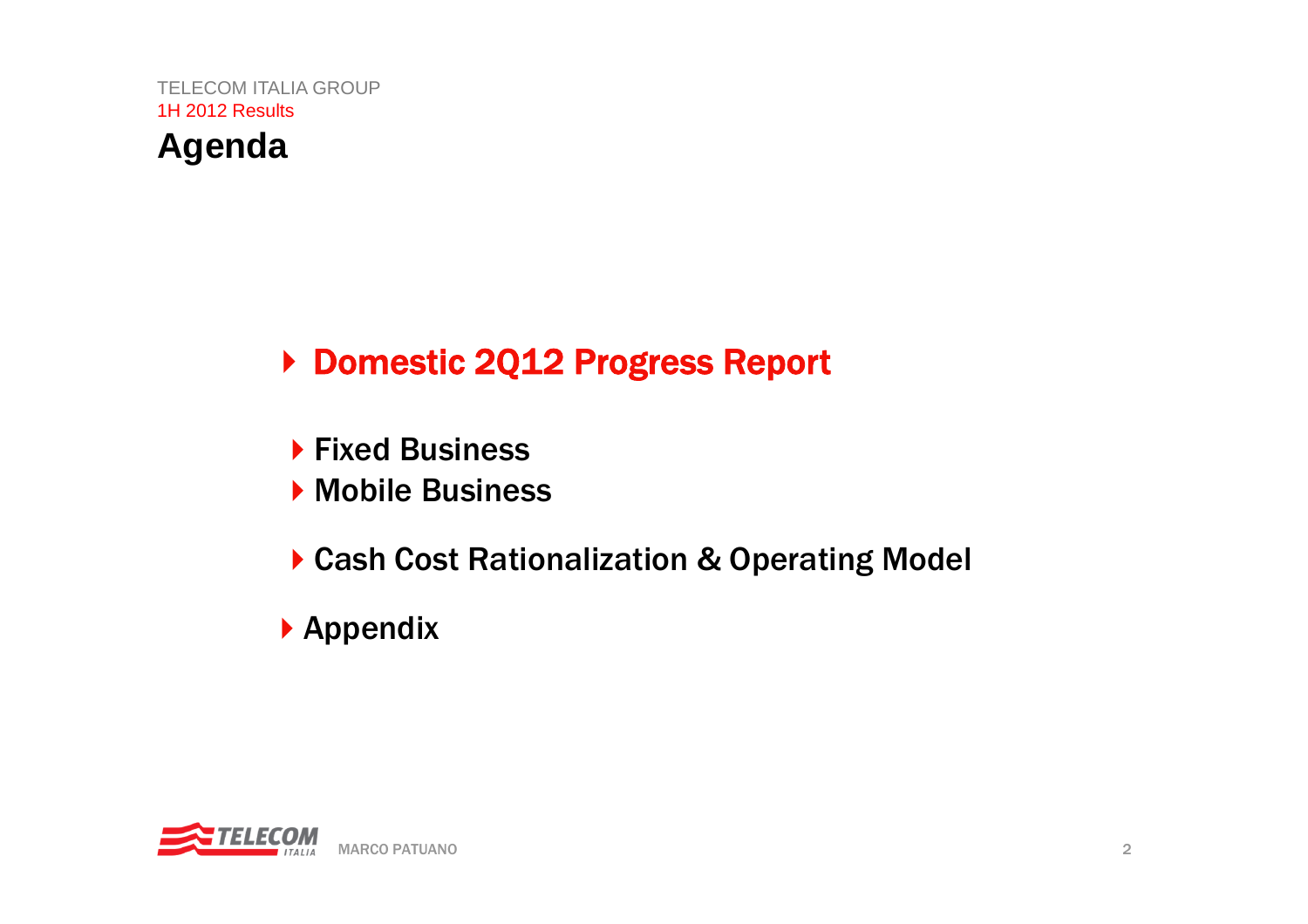### **Domestic Results: On-Track and Resilient**

*Euro mln, Organic data, %*









\* Normalized data for bad weather and calendar discontinuity

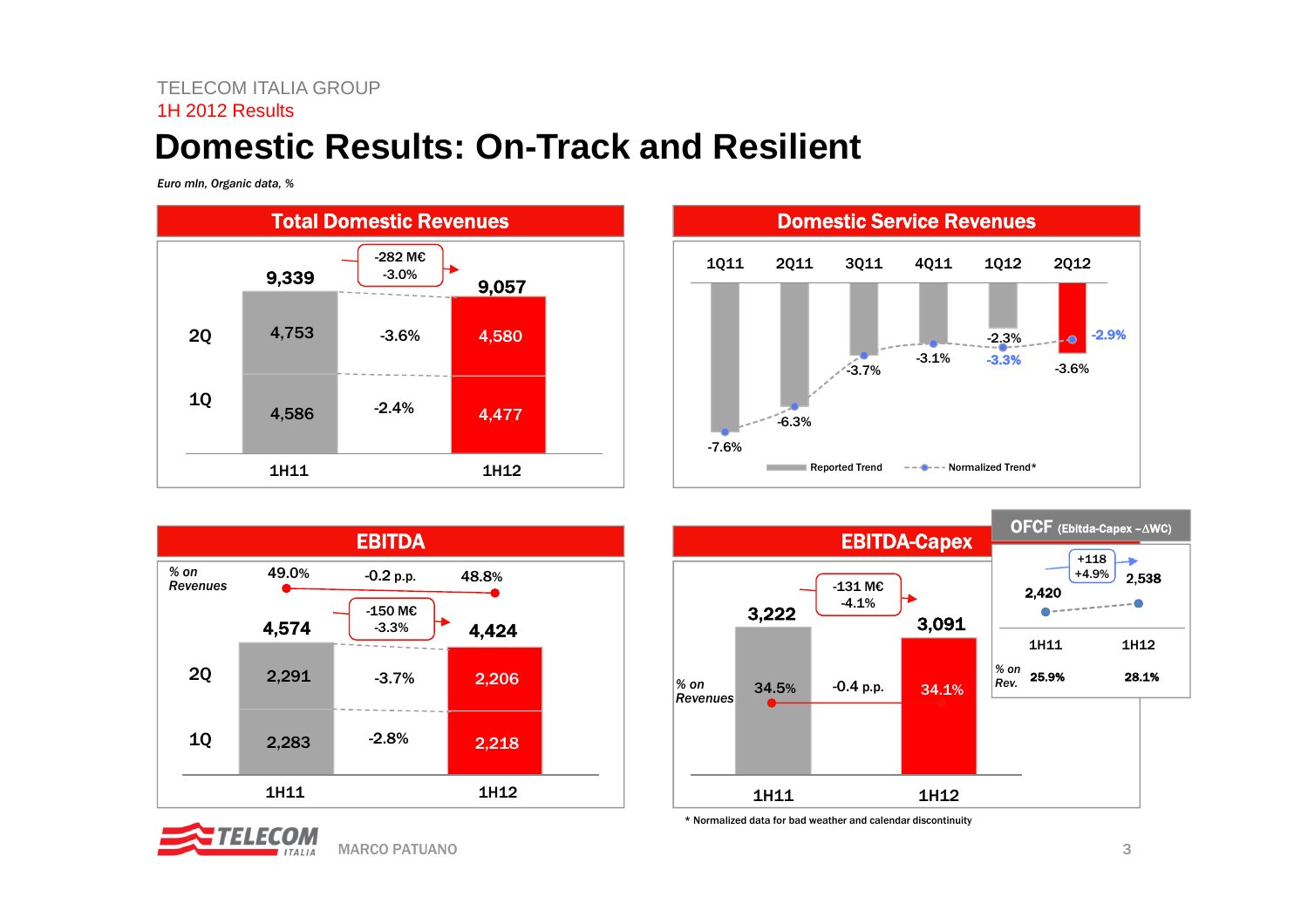### **Service Revenues Trend by Segment: Consumer & Corporate**



### **Highlights** ▶ Continued uptrend on Overall Consumer Service Revenues proves our strategy on Service and Value is winning ▶ Corporate Segment: ▶ while SME/SOHO holds on KPIs (even improving on winbacks), adverse macro is causing lower flow of business

▶ on Top Corporate and Public Segment, the attitude is still cautious







MARCO PATUANO $\sim$  0 and 1 and 1 and 1 and 1 and 1 and 1 and 1 and 1 and 1 and 1 and 1 and 1 and 1 and 1 and 1 and 1 and 1 and 1 and 1 and 1 and 1 and 1 and 1 and 1 and 1 and 1 and 1 and 1 and 1 and 1 and 1 and 1 and 1 and 1 and 1 and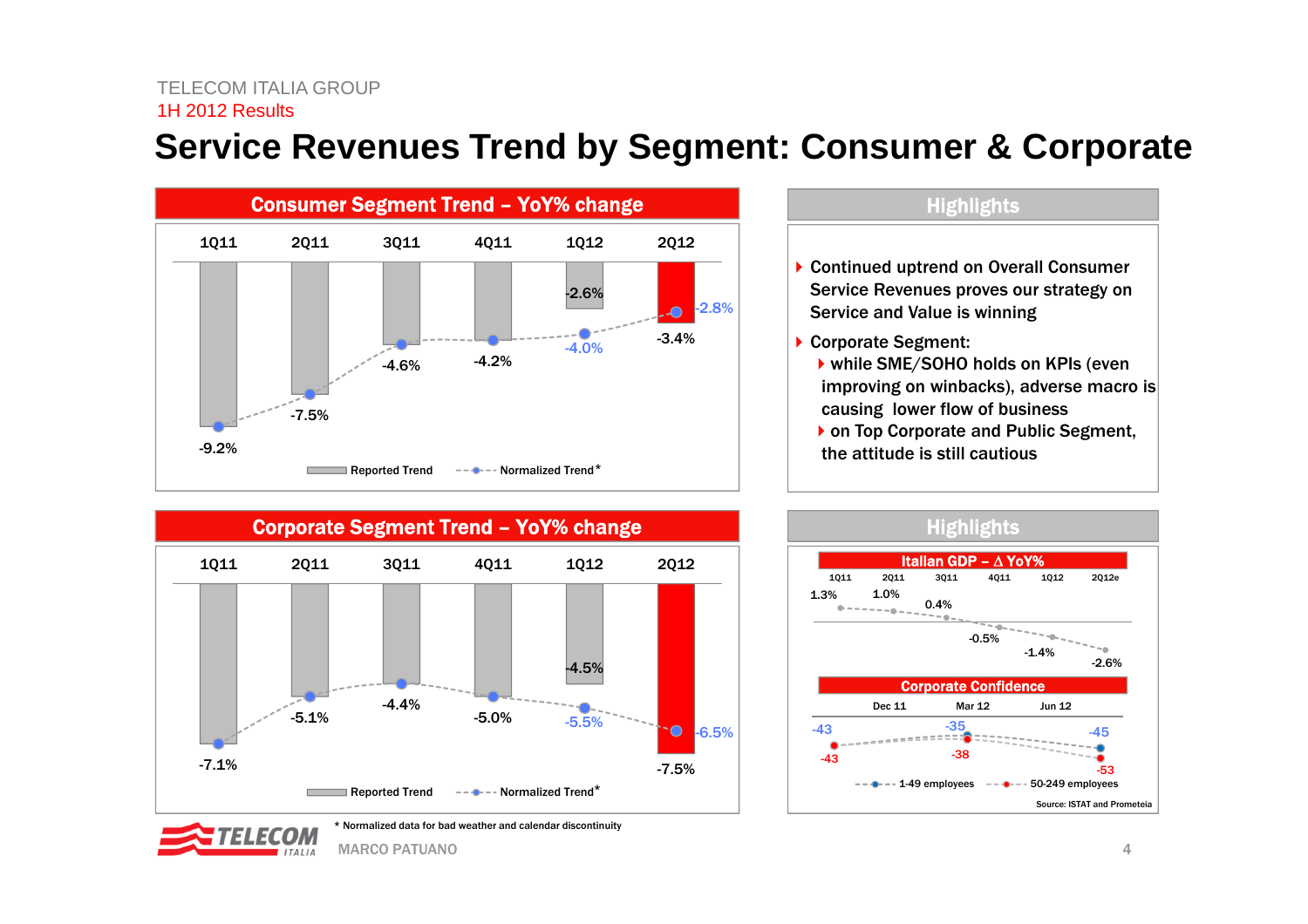

- Fixed Business
- Mobile Business
- Cash Cost Rationalization & Operating Model
- Appendix

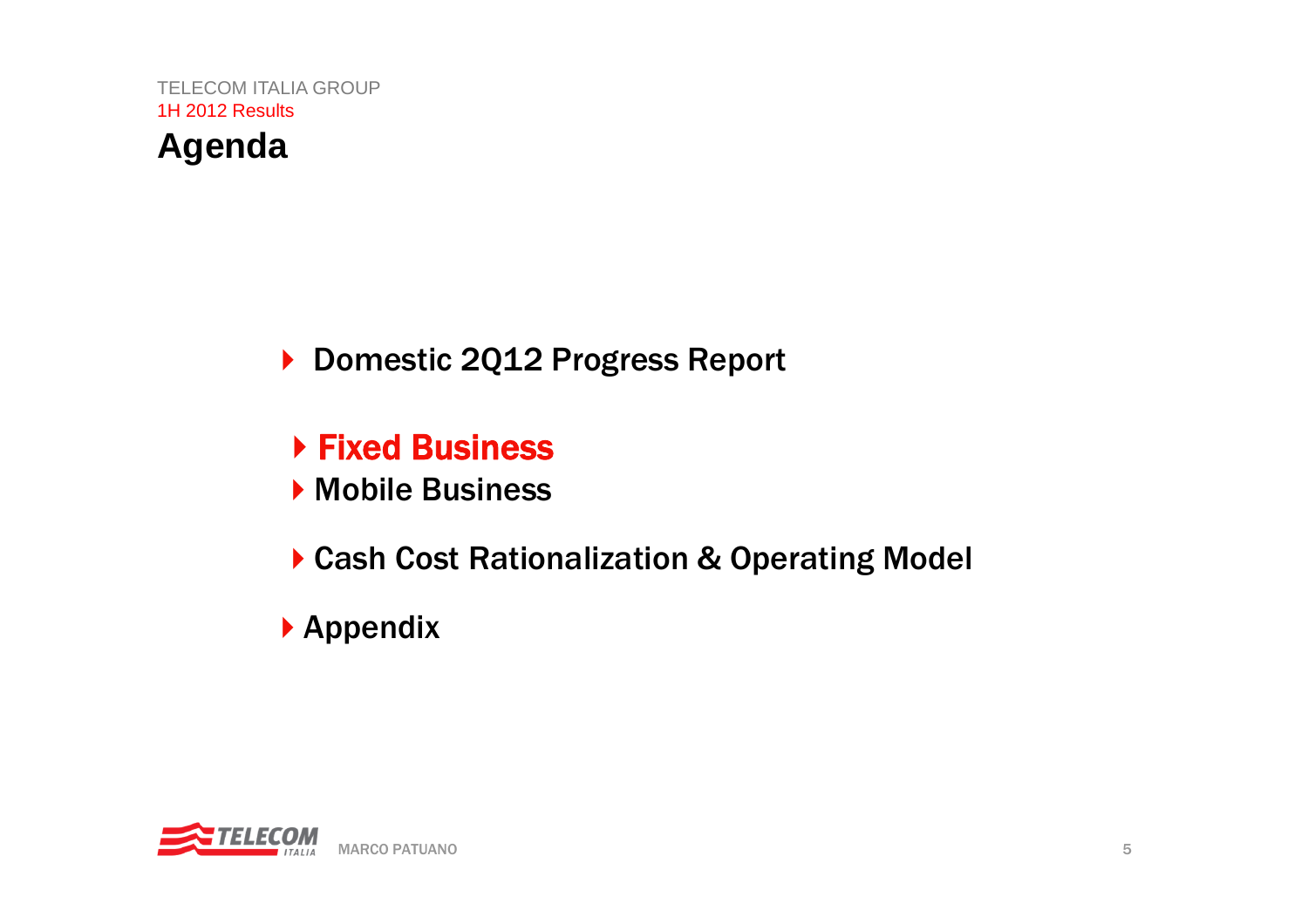### **Domestic Fixed: Revenue Dynamics**

*Euro mln, Organic Data, %*







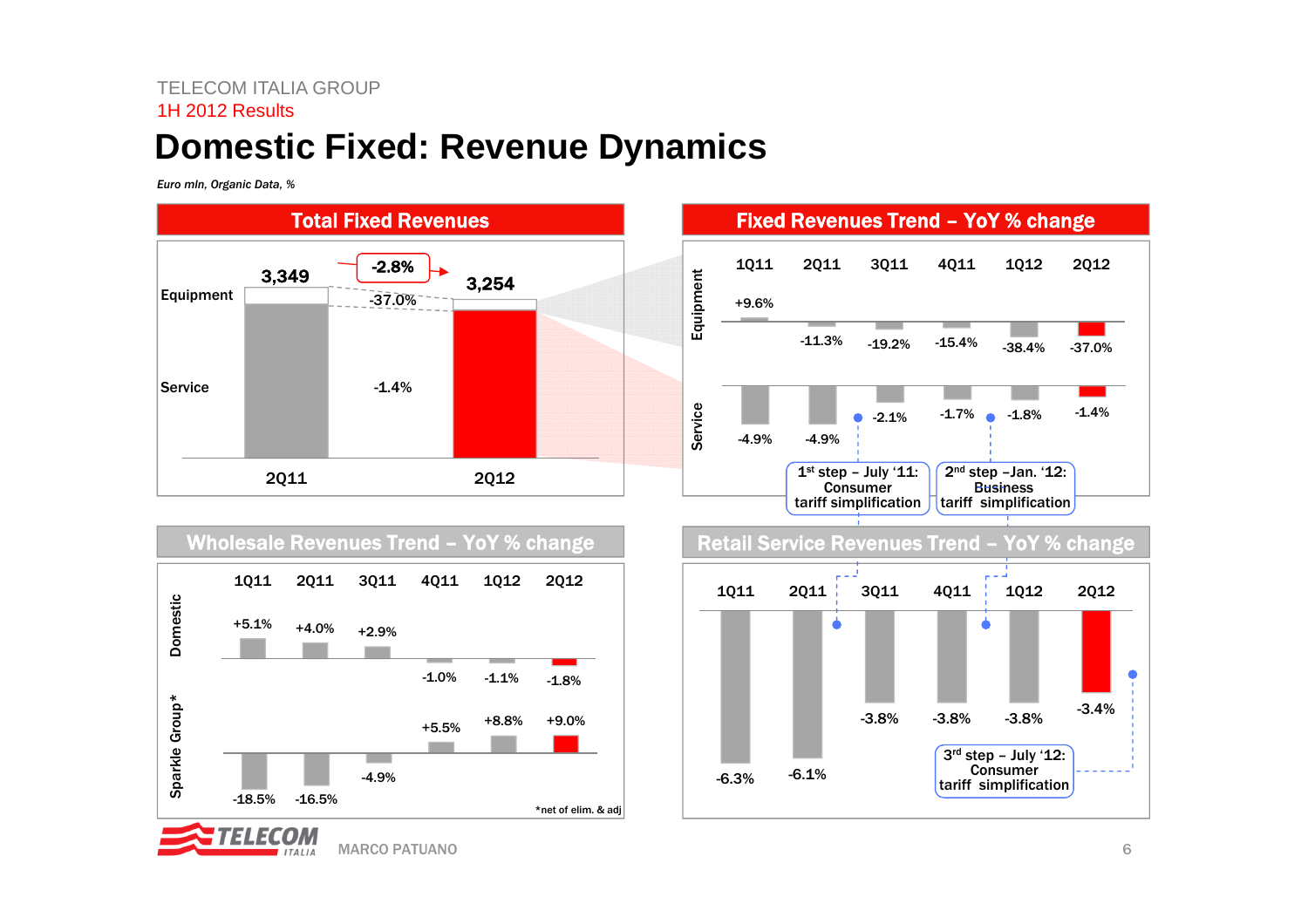### **Domestic Fixed: TI Access Performance**







- ▶ Overall Italian Access Market erosion increased as a result of worsened economic environment affecting both building sector (new lines) and disconnections
- ▶ Increased intra-OLO churn and improved TI-OLO balance
- ▶ Positive effect on Consumer Segment ARPU due to concentration of line losses in low-end segment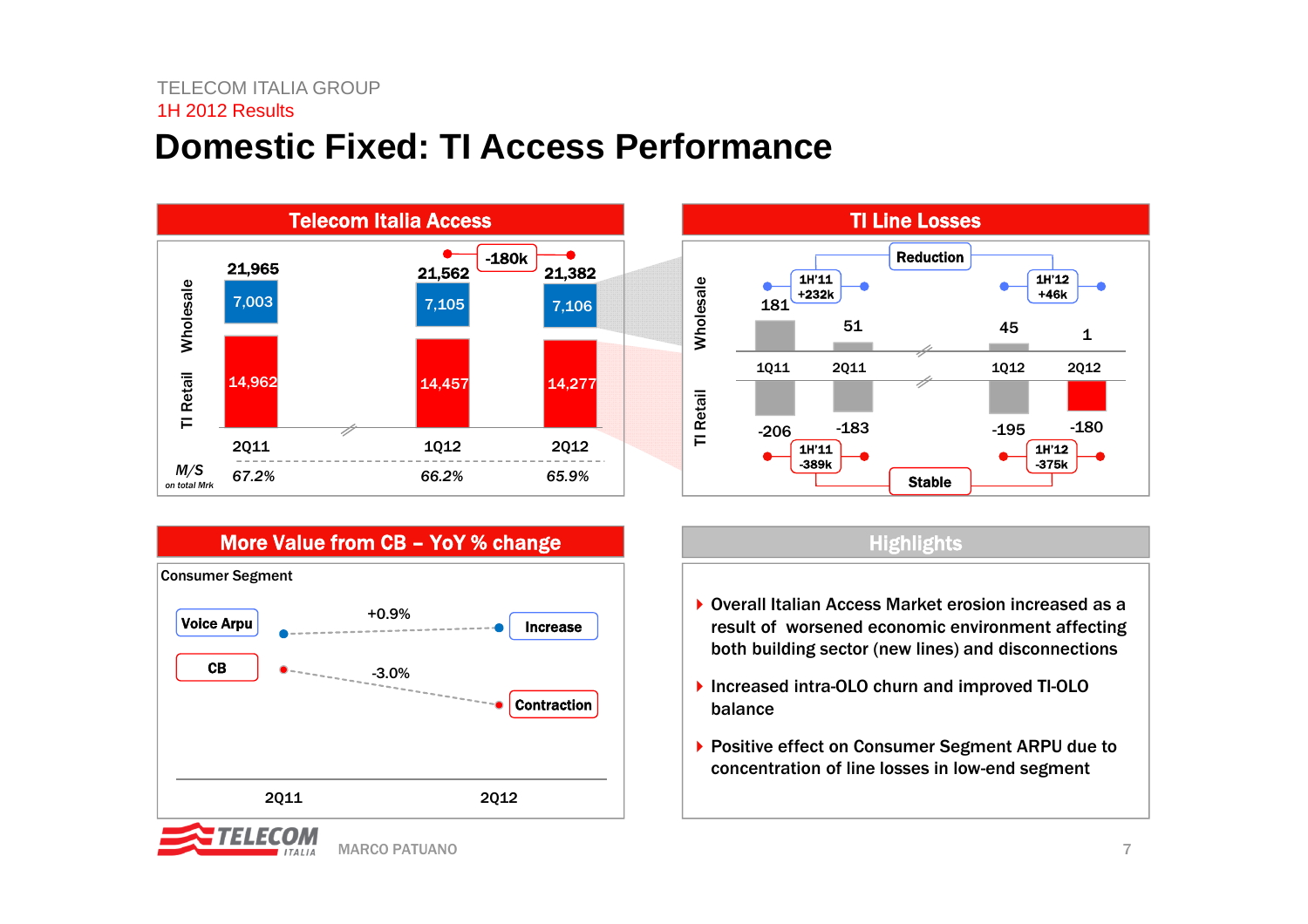### **Domestic Fixed: Focus on Broadband**







#### **Highlights**

- ▶ OLOs aggressiveness still in place
- ▶ TI's Value Strategy is paying-out:
	- ▶ Constant Growth in BB Service Revenues trend
	- ▶ ARPU increase on quarterly and yearly basis, while CB contraction involves essentially low-end clients
	- ▶ Successful evidence from SuperInternet proposition (~500K active clients), with a sound growth in acquisition trend and a high level of renewal rate

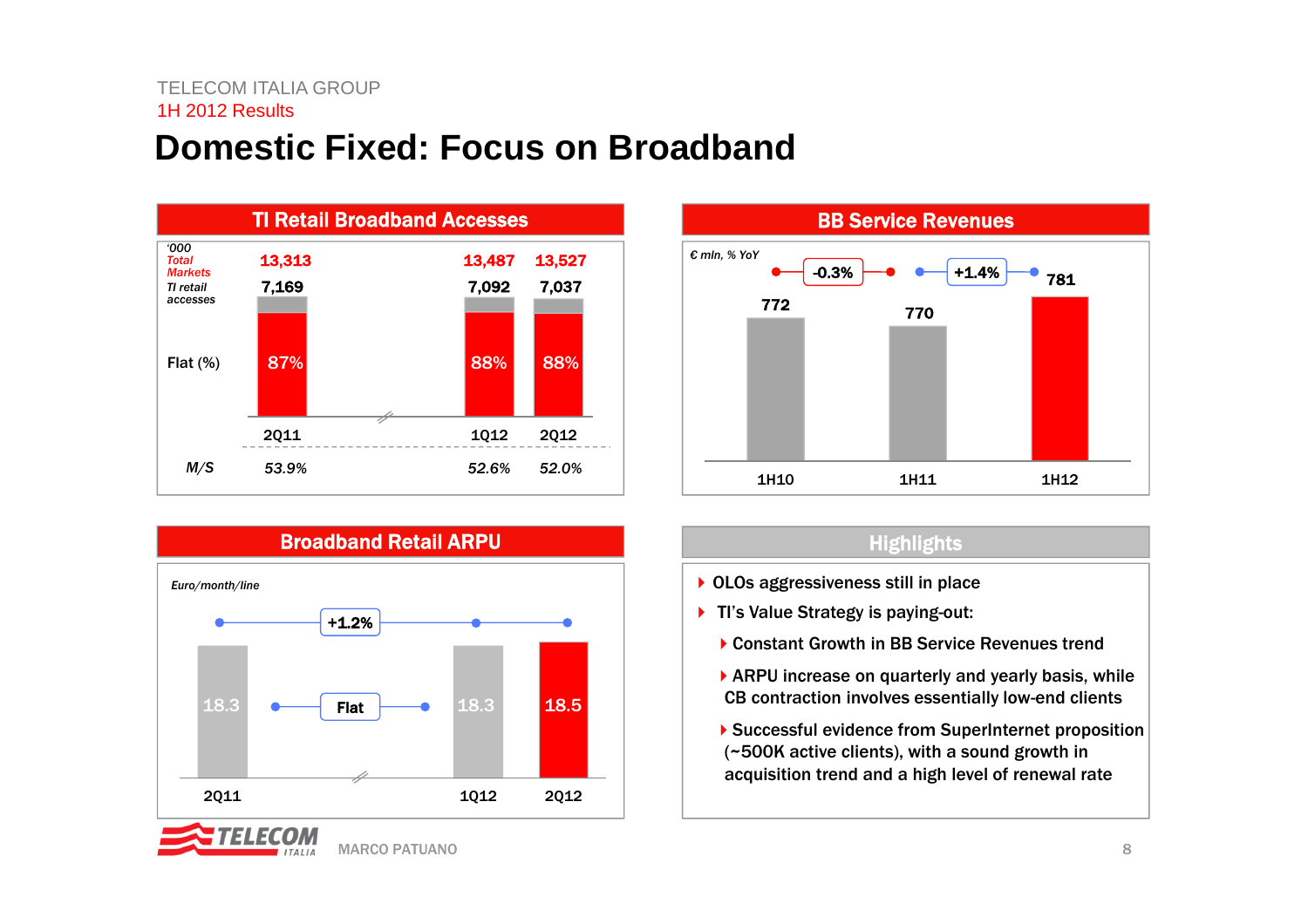

- **Fixed Business**
- Mobile Business
- ▶ Cash Cost Rationalization & Operating Model
- Appendix

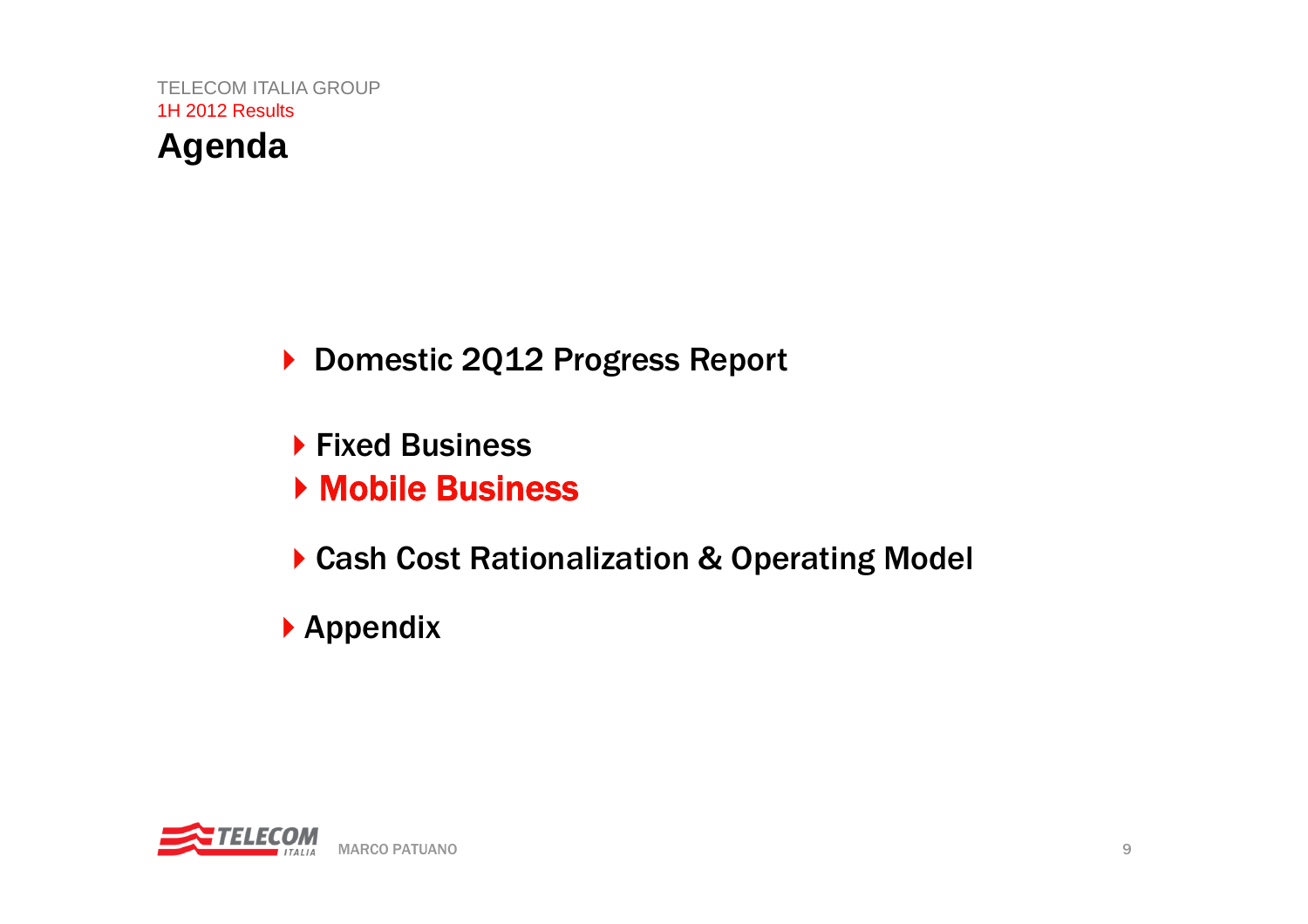### TELECOM ITALIA GROUP1H 2012 Results**Mobile Revenues: 2Q12 Results at a Glance**

*Euro mln, Organic Data*



\* Normalized data for bad weather and calendar discontinuity

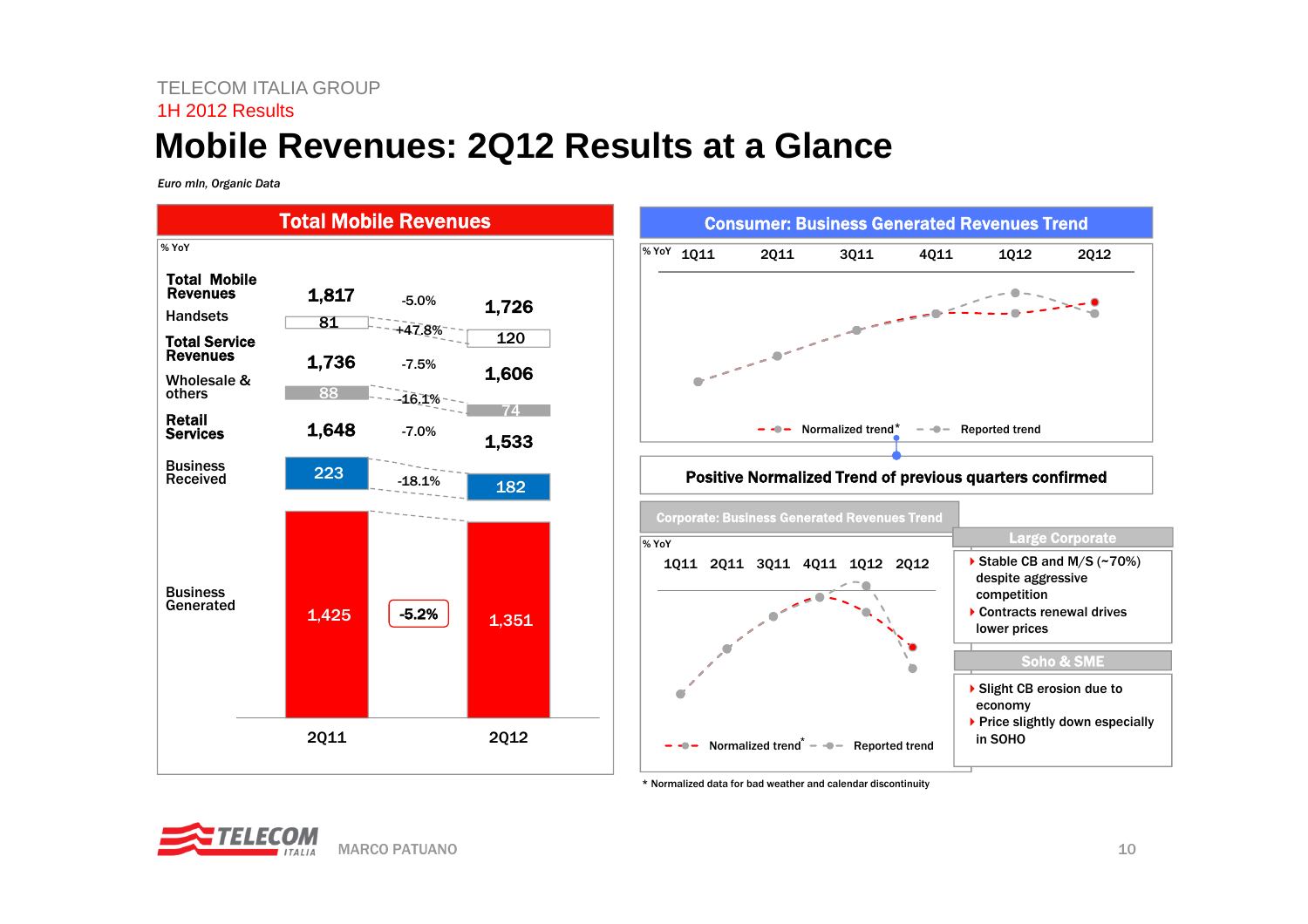### **Domestic Mobile: Customer Base Trend**

*Euro mln, Organic Data*







MARCO PATUANO

## **Highlights**  $\blacktriangleright$  In June, competitive pressure is increasing again, after a period of rational pricing behaviour ▶ Competitive dynamics shifted again versus MNP ▶ TIM's rational pricing attitude kept tariffs for MNP acquisitions stable since February 2012

\*following the termination of the MVNO agreement with MTV Mobile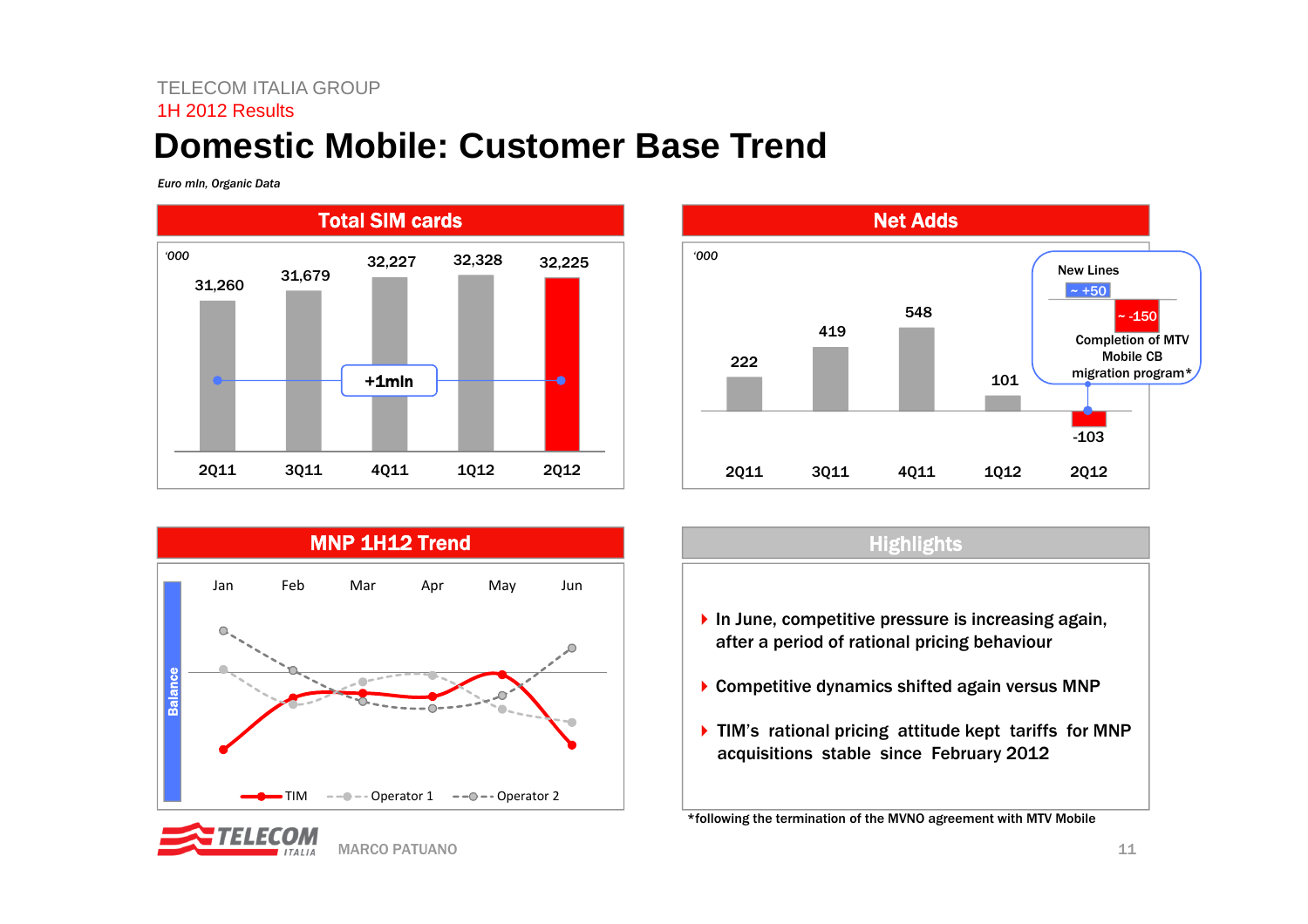### **Domestic Mobile Consumer**

**Traditional Services: Replacing Price-per-Minute with Bundles**









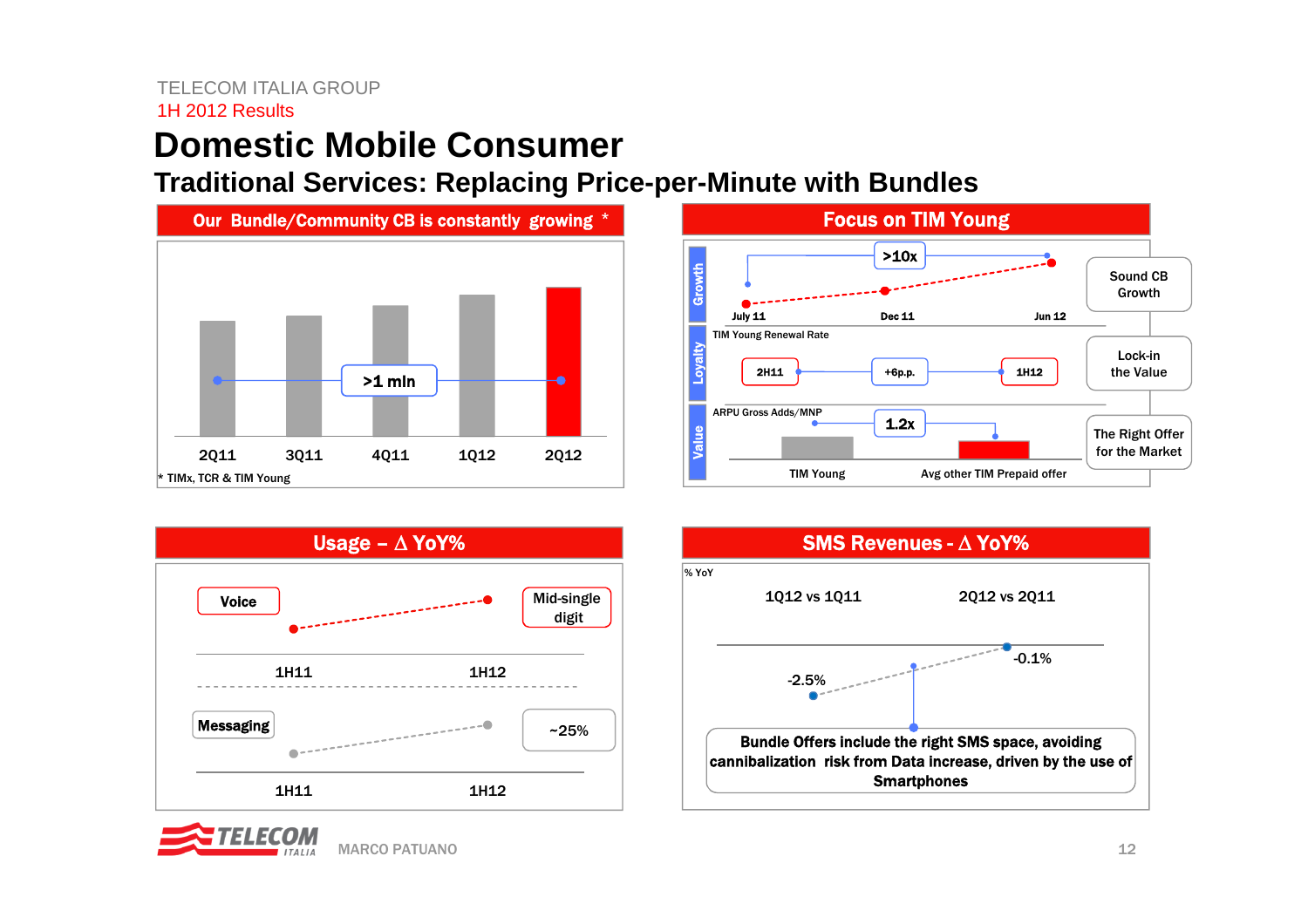### **Domestic Mobile Consumer – Mobile BroadBand**



\*Source: Report Between, as of 1Q12

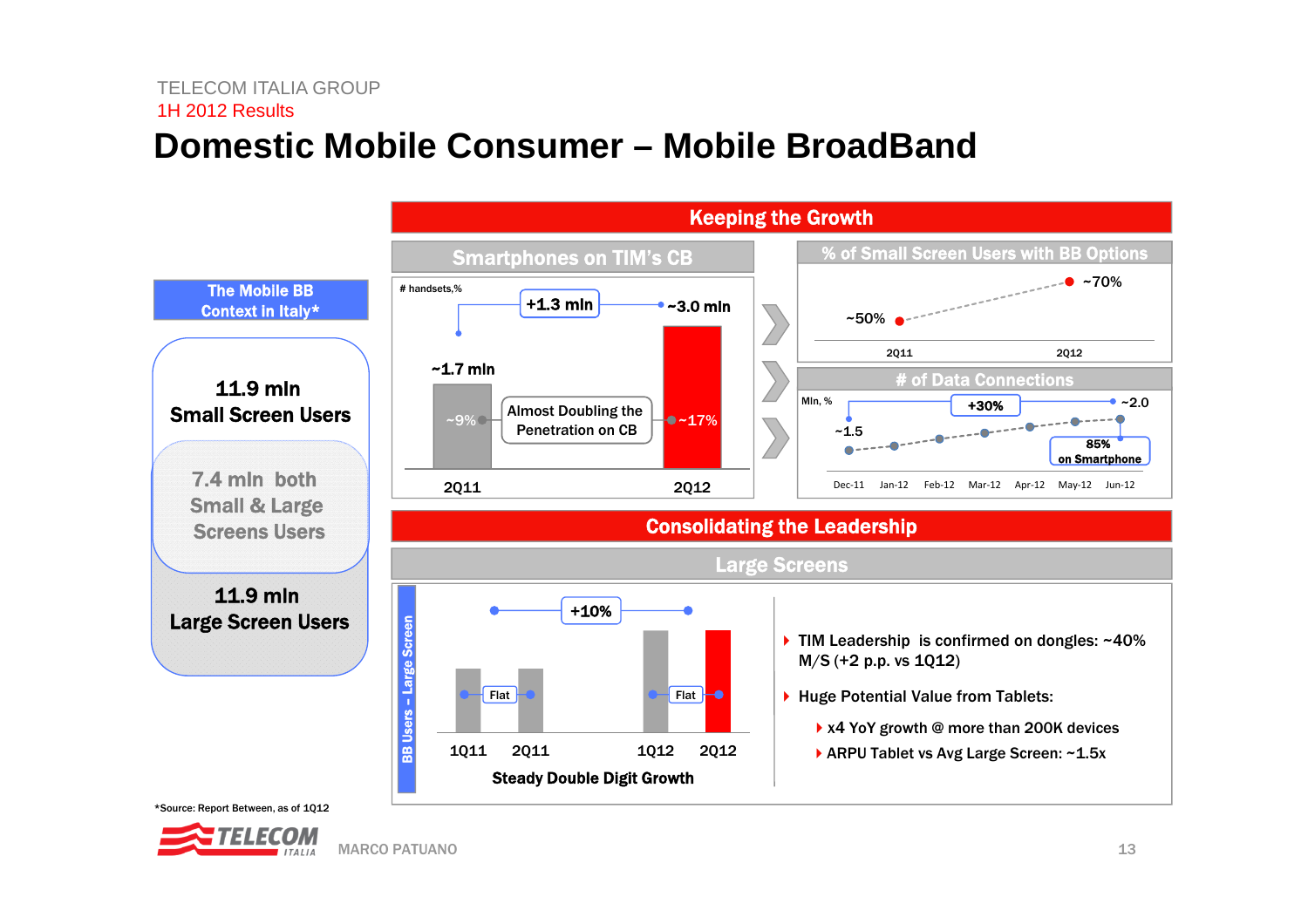

- ▶ Fixed Business
- ▶ Mobile Business
- Cash Cost Rationalization & Operating Model
- $\blacktriangleright$  Appendix

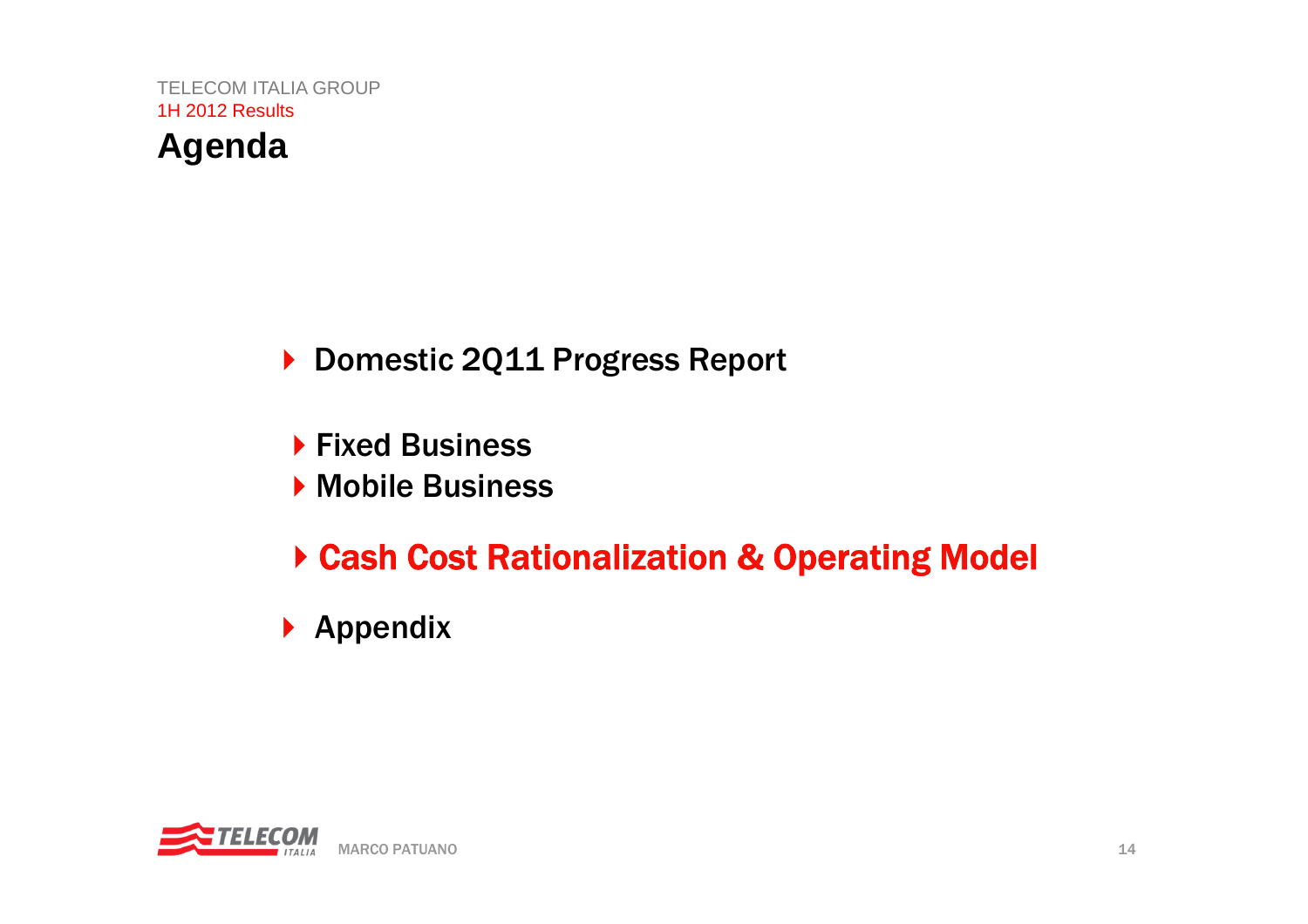### **Focus on 2Q12 Domestic EBITDA**

*Euro mln, Organic Data, %* 



\* Industrial + Personnel + G&A = Fixed Opex

\*\* Energy unitary price (including taxation) and inflation adj (ISTAT), IMU on Real Estate

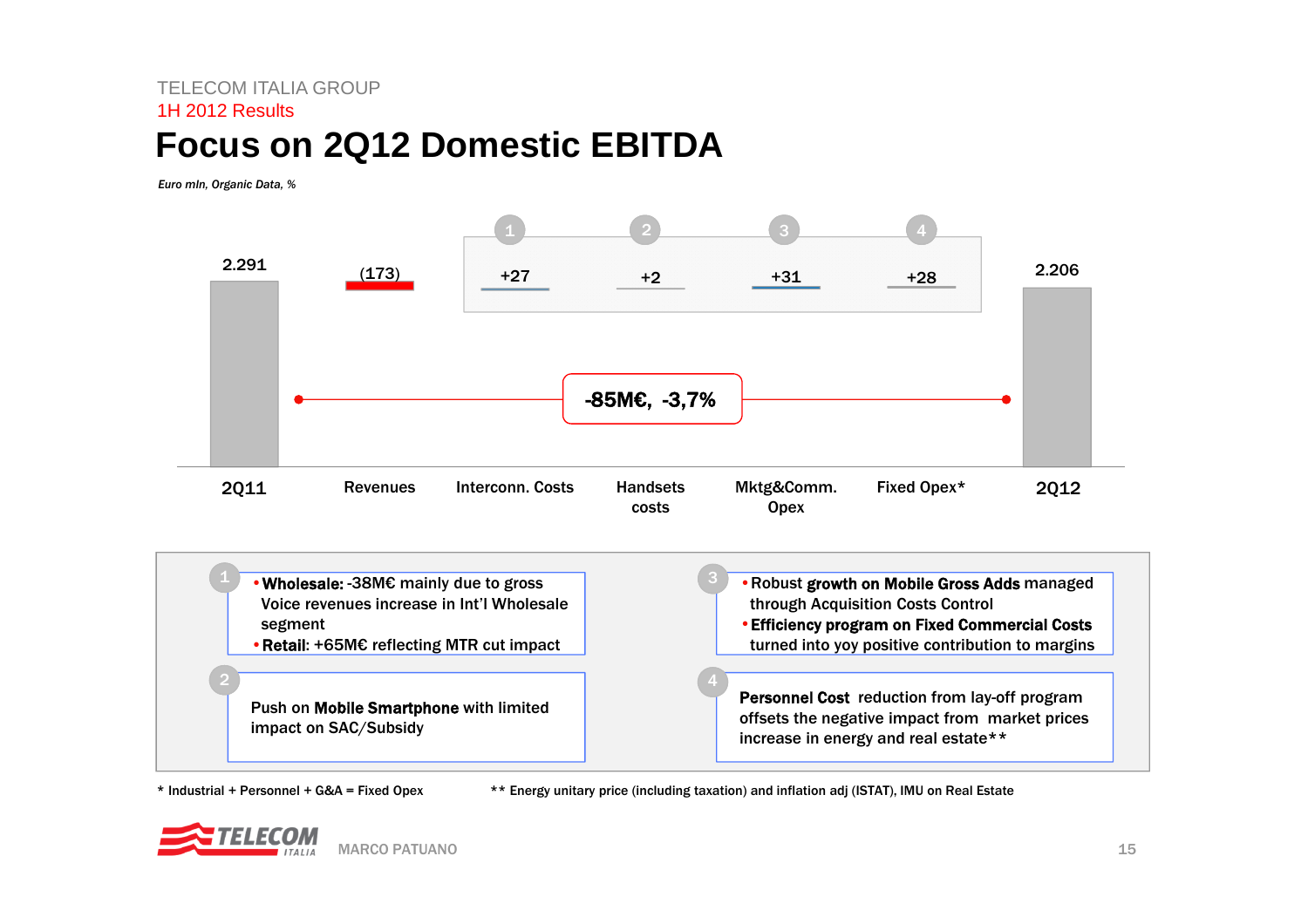

- **Fixed Business**
- **Mobile Business**
- ▶ Cash Cost Rationalization & Operating Model
- ▶ Appendix

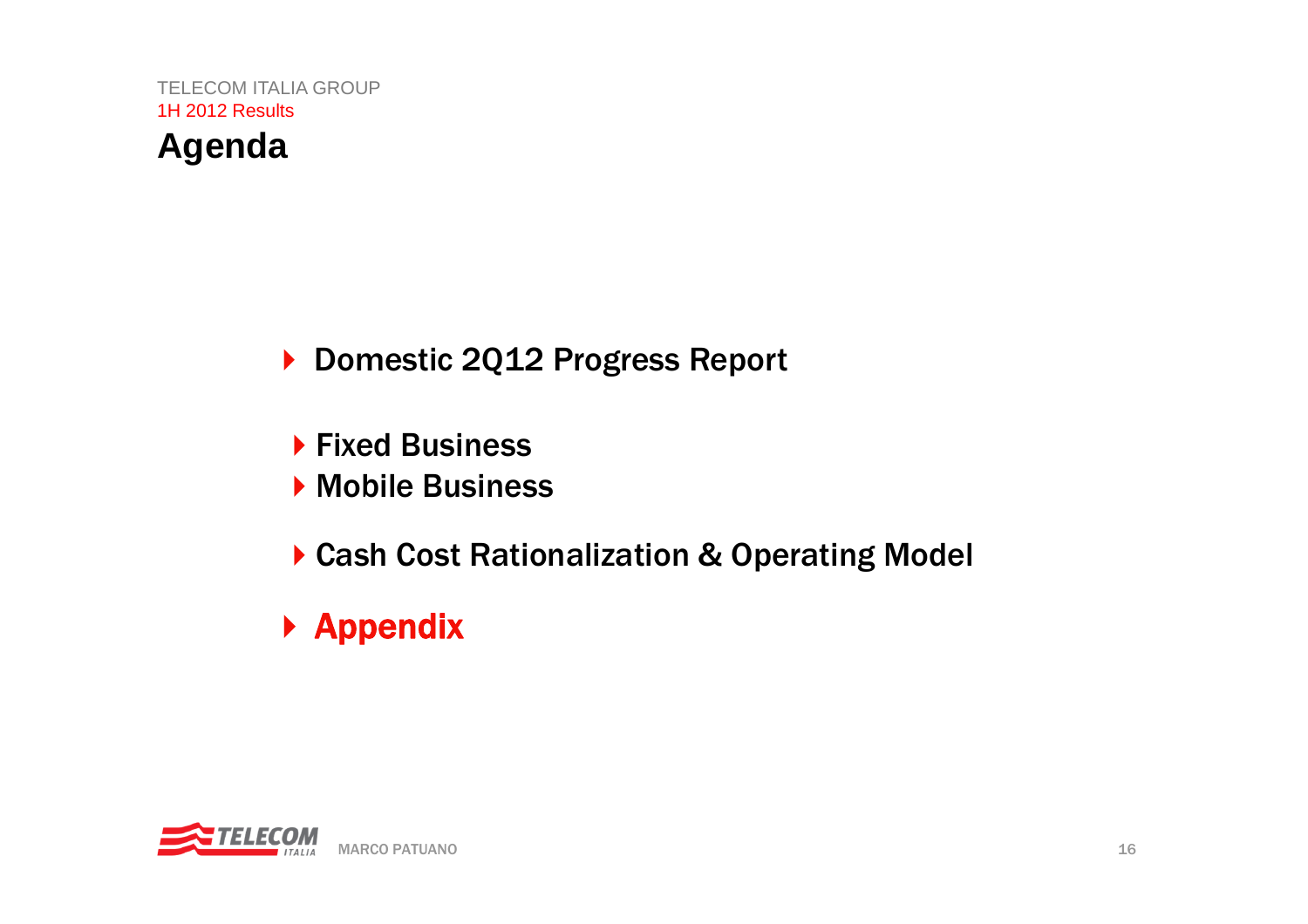### **Domestic Wireline Revenues**

*Euro mln, Organic Data, %*

|                               | <b>2Q11</b> | <b>2Q12</b> | YoY %  | <b>1H12vs11</b><br>YoY % |
|-------------------------------|-------------|-------------|--------|--------------------------|
| <b>Total</b>                  | 3,349       | 3,254       | (2.8)  | (2.9)                    |
| <b>Sparkle Group</b>          | 332         | 362         | 9.0    | 8.9                      |
| <b>Domestic Core Services</b> | 2,955       | 2,869       | (2.9)  | (3.0)                    |
| <b>Voice &amp; Access</b>     | 1,410       | 1,327       | (5.9)  | (5.2)                    |
| <b>Internet</b>               | 389         | 398         | 2.3    | 1.4                      |
| <b>Business Data</b>          | 300         | 288         | (4.3)  | (5.1)                    |
| <b>National Wholesale</b>     | 801         | 787         | (1.8)  | (1.4)                    |
| <b>Other</b>                  | 51          | 64          | n.m.   | n.m.                     |
| <b>Products</b>               | 133         | 84          | (37.0) | (37.6)                   |
| <b>Elimination</b>            | (71)        | (61)        | n.m.   | n.m.                     |

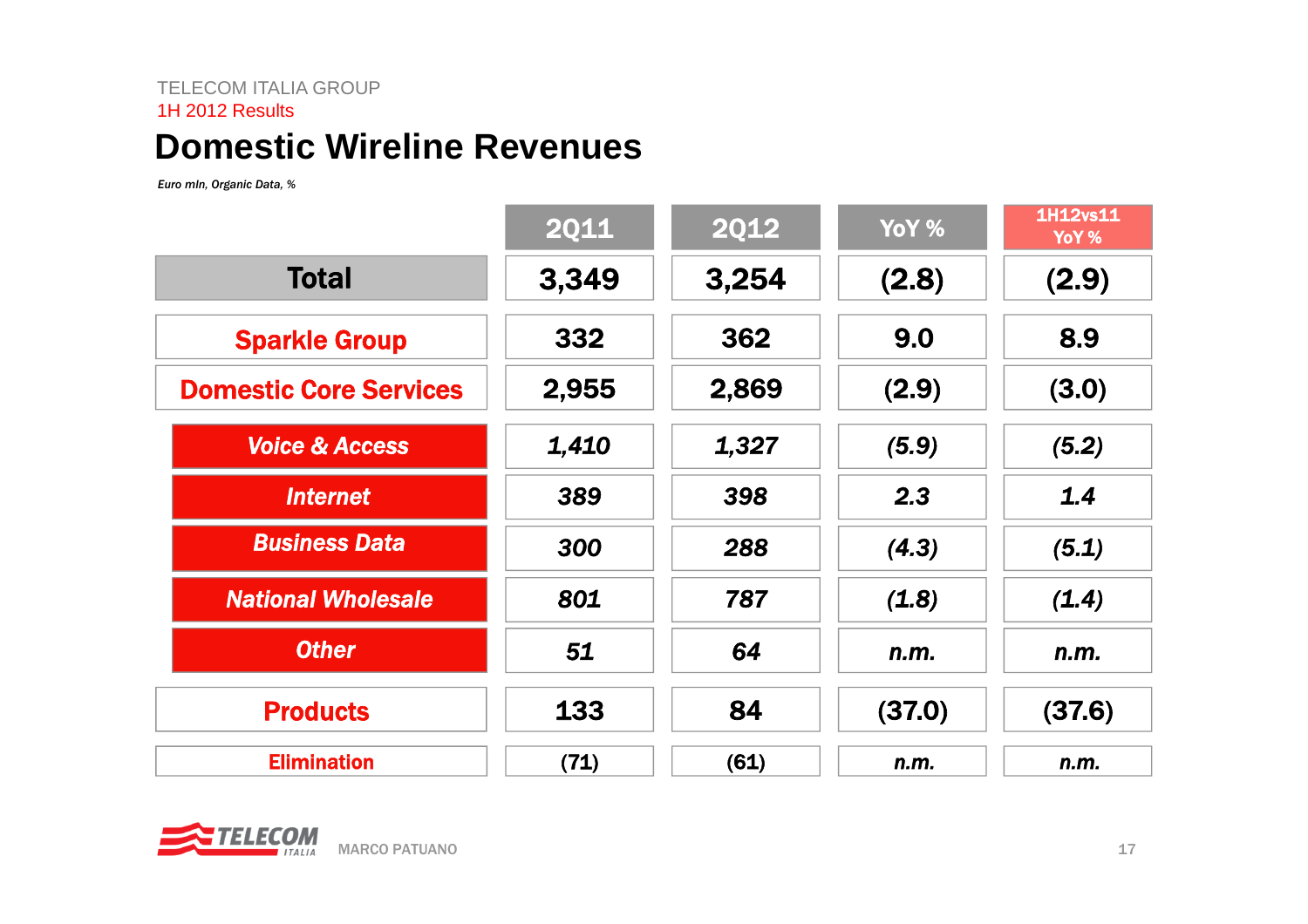### **Domestic Mobile Revenues**

*Euro mln, Organic Data, %*

|                             | <b>2Q11</b> | <b>2Q12</b> | $\Delta$ % YoY | 1H12vs11<br>YoY % |
|-----------------------------|-------------|-------------|----------------|-------------------|
| <b>Total</b>                | 1,817       | 1,726       | (5.0)          | (3.4)             |
| Wholesale <sup>(*)</sup>    | 88          | 74          | (16.1)         | (16.7)            |
| <b>Retail</b>               | 1,729       | 1,652       | (4.4)          | (2.8)             |
| o/w Services                | 1,648       | 1,533       | (7.0)          | (5.1)             |
| o/w Business Generated (**) | 1,425       | 1,351       | (5.2)          | (3.2)             |
| o/w Outgoing Voice          | 923         | 837         | (9.3)          | (7.6)             |
| o/w VAS                     | 502         | 514         | 2.3            | 4.9               |
| o/w Incoming                | 223         | 182         | (18.1)         | (17.0)            |
| o/w Handsets                | 81          | 119         | 46.8           | 54.9              |

*(\*) Including Visitors*

*(\*\*) Total Retail Services Revenues net of Incoming*